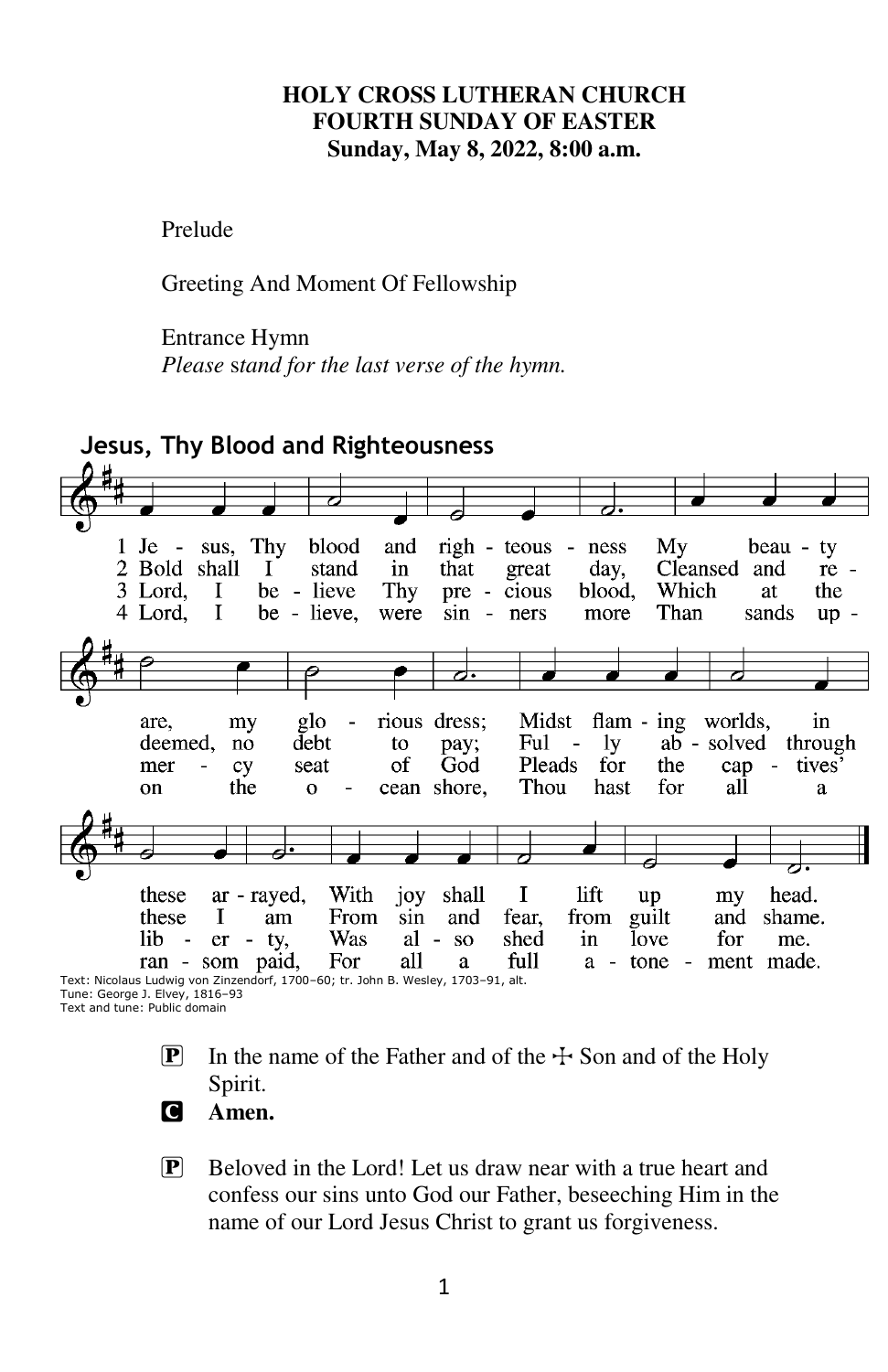P Our help is in the name of the Lord,

C **who made heaven and earth.** 

- P I said, I will confess my transgressions unto the Lord,
- C **and You forgave the iniquity of my sin.**

*Silence for reflection on God's Word and for self-examination.* 

- P O almighty God, merciful Father,
- C **I, a poor, miserable sinner, confess unto You all my sins and iniquities with which I have ever offended You and justly deserved Your temporal and eternal punishment. But I am heartily sorry for them and sincerely repent of them, and I pray You of Your boundless mercy and for the sake of the holy, innocent, bitter sufferings and death of Your beloved Son, Jesus Christ, to be gracious and merciful to me, a poor, sinful being.**
- P Upon this your confession, I, by virtue of my office, as a called and ordained servant of the Word, announce the grace of God unto all of you, and in the stead and by the command of my Lord Jesus Christ I forgive you all your sins in the name of the Father and of the  $\pm$  Son and of the Holy Spirit.

C **Amen.** 

# Service of the Word

# **Introit**



 $\mathbf{P}$  I am the good shepherd.\*

C **I know my own and my own know me, and I lay down my life | for the sheep.** 

 $\mathbf{\overline{P}}$  He chose David his servant and took him from the | sheepfolds;\*

C **from following the nursing ewes he brought him to shepherd Jacob his people, Israel his in- | heritance.\*** 

**P** With upright heart he shep- | herded them\*

C **and guided them with his | skillful hand.** 

P But we your people, the sheep of your pasture, will give thanks to you for- $|$  ever;<sup>\*</sup>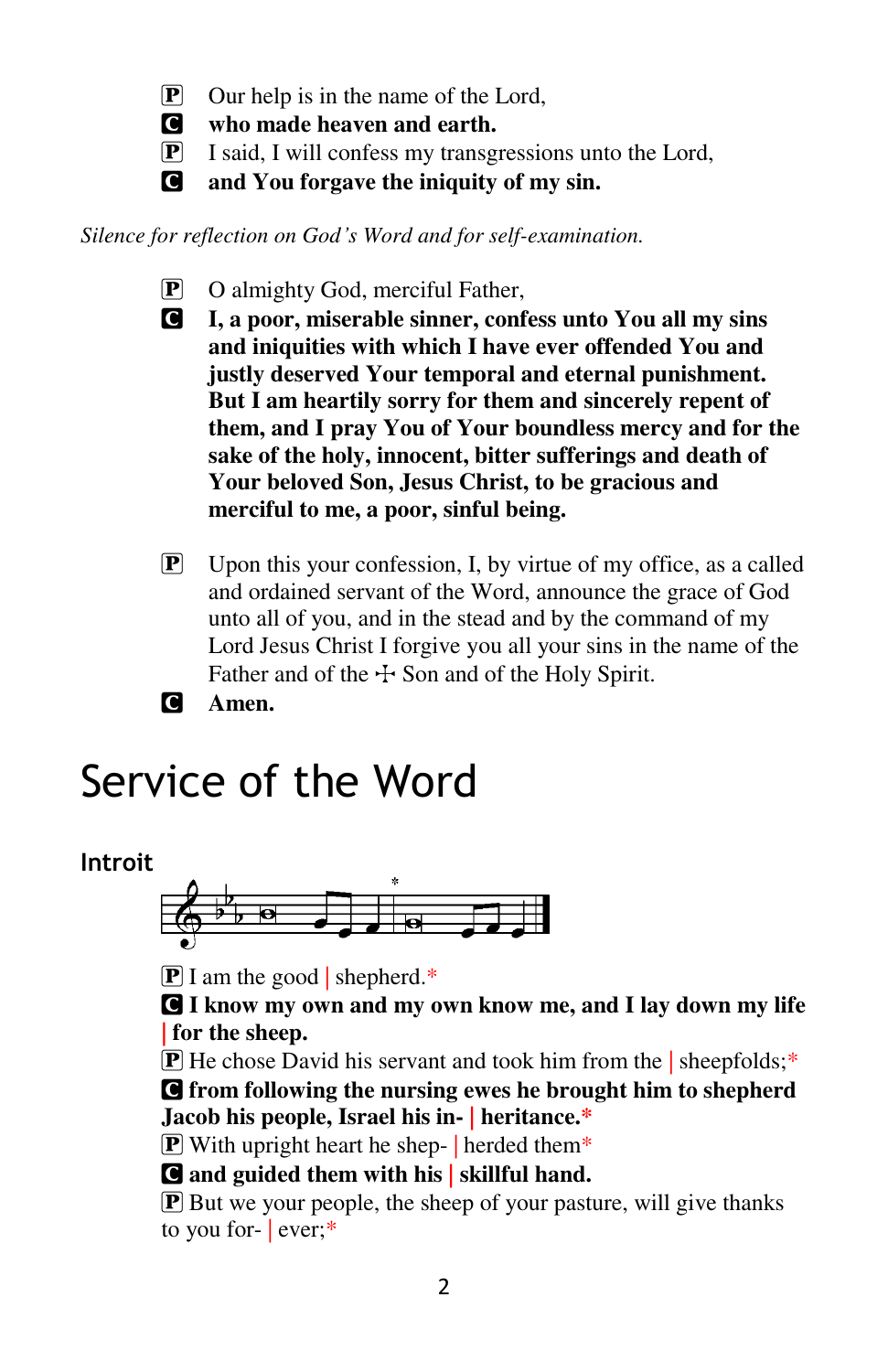C **from generation to generation we will re- | count your praise.** 

 $\boxed{\mathbf{P}}$  Glory be to the Father and to the Son\*

C **and to the Holy | Spirit;** 

 $\boxed{\mathbf{P}}$  as it was in the be- | ginning,\*

C **is now, and will be forever. | Amen.** 

 $\boxed{\mathbf{P}}$  I am the good | shepherd.\*

C **I know my own and my own know me, and I lay down my life | for the sheep.** 

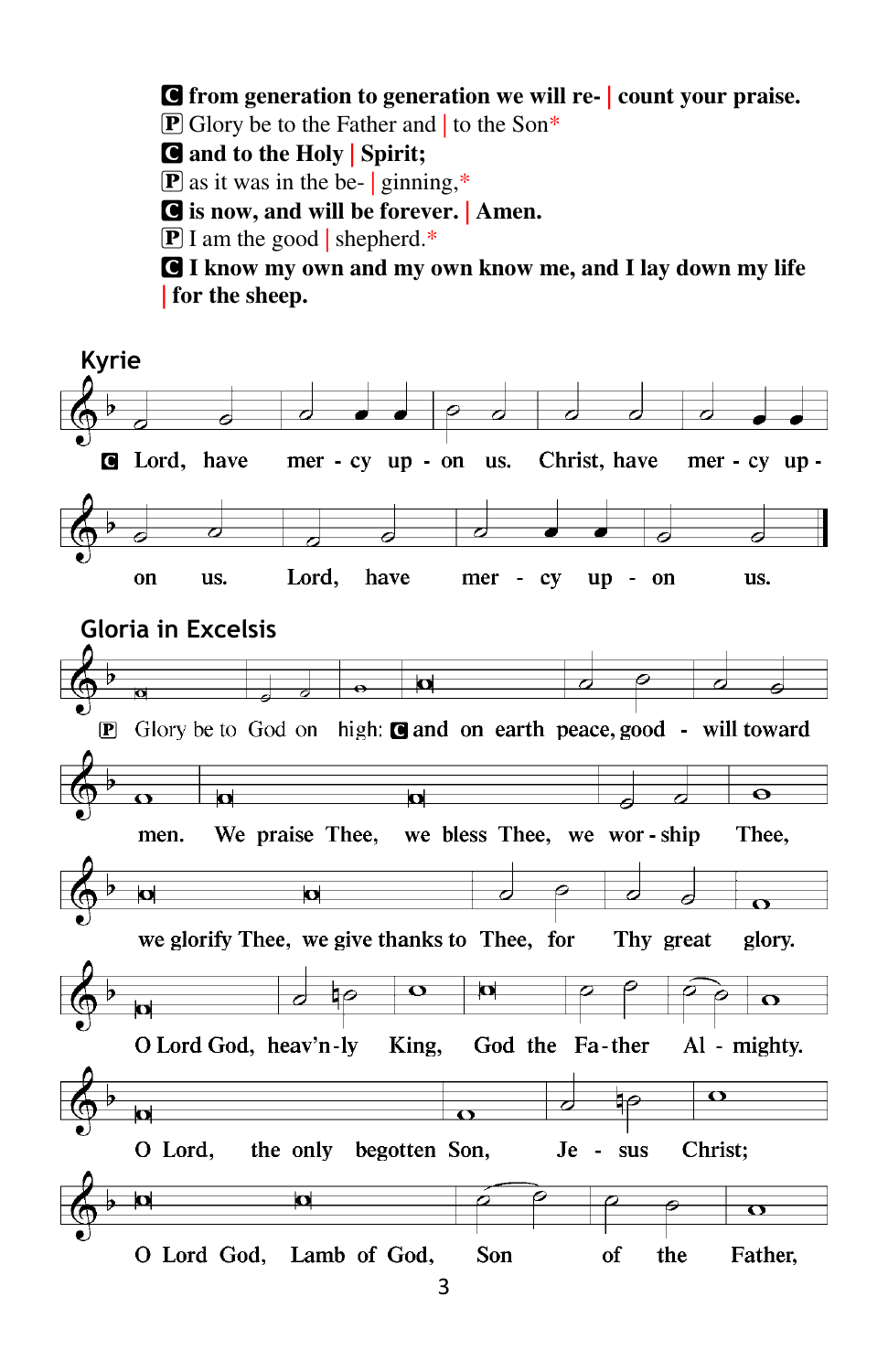

# **Salutation and Collect of the Day**

- $\boxed{\mathbf{P}}$  The Lord be with you.
- C **And with thy spirit.**
- P Let us pray.

Almighty God, merciful Father, since You have wakened from death the Shepherd of Your sheep, grant us Your Holy Spirit that when we hear the voice of our Shepherd we may know Him who calls us each by name and follow where He leads; through the same Jesus Christ, Your Son, our Lord, who lives and reigns with You and the Holy Spirit, one God, now and forever.

C **Amen.** 

*Sit*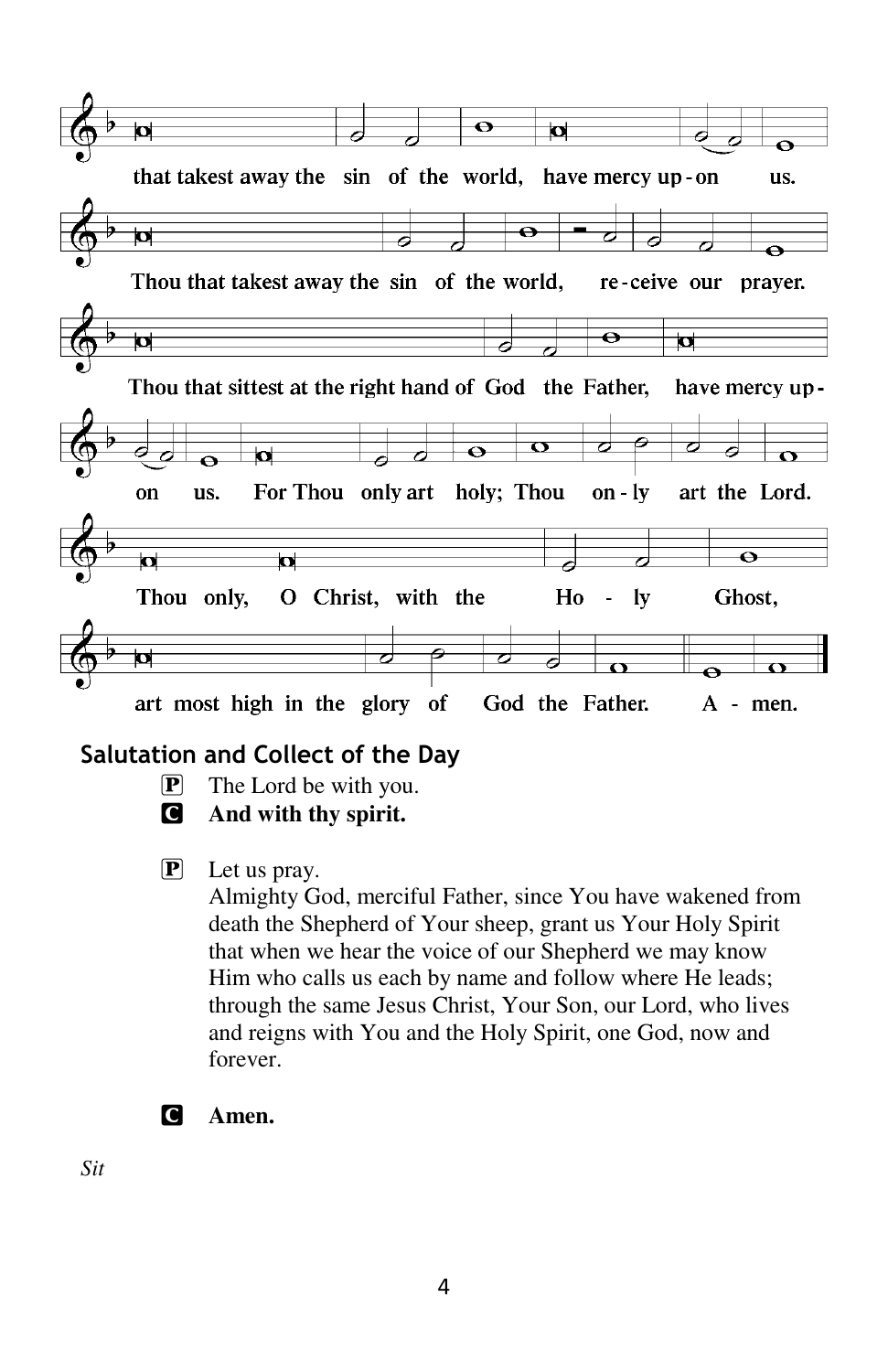#### **First Reading** *Acts 20:17–35*

<sup>17</sup>Now from Miletus [Paul] sent to Ephesus and called the elders of the church to come to him. <sup>18</sup>And when they came to him, he said to them:

"You yourselves know how I lived among you the whole time from the first day that I set foot in Asia, <sup>19</sup>serving the Lord with all humility and with tears and with trials that happened to me through the plots of the Jews; <sup>20</sup>how I did not shrink from declaring to you anything that was profitable, and teaching you in public and from house to house, <sup>21</sup>testifying both to Jews and to Greeks of repentance toward God and of faith in our Lord Jesus Christ. <sup>22</sup>And now, behold, I am going to Jerusalem, constrained by the Spirit, not knowing what will happen to me there, <sup>23</sup>except that the Holy Spirit testifies to me in every city that imprisonment and afflictions await me. <sup>24</sup>But I do not account my life of any value nor as precious to myself, if only I may finish my course and the ministry that I received from the Lord Jesus, to testify to the gospel of the grace of God. <sup>25</sup>And now, behold, I know that none of you among whom I have gone about proclaiming the kingdom will see my face again. <sup>26</sup>Therefore I testify to you this day that I am innocent of the blood of all of you, <sup>27</sup>for I did not shrink from declaring to you the whole counsel of God. <sup>28</sup>Pay careful attention to yourselves and to all the flock, in which the Holy Spirit has made you overseers, to care for the church of God, which he obtained with his own blood. <sup>29</sup>I know that after my departure fierce wolves will come in among you, not sparing the flock;  $30$  and from among your own selves will arise men speaking twisted things, to draw away the disciples after them. <sup>31</sup>Therefore be alert, remembering that for three years I did not cease night or day to admonish everyone with tears. <sup>32</sup>And now I commend you to God and to the word of his grace, which is able to build you up and to give you the inheritance among all those who are sanctified. <sup>33</sup>I coveted no one's silver or gold or apparel. <sup>34</sup>You yourselves know that these hands ministered to my necessities and to those who were with me. <sup>35</sup>In all things I have shown you that by working hard in this way we must help the weak and remember the words of the Lord Jesus, how he himself said, 'It is more blessed to give than to receive.'"

A This is the Word of the Lord.

C **Thanks be to God.**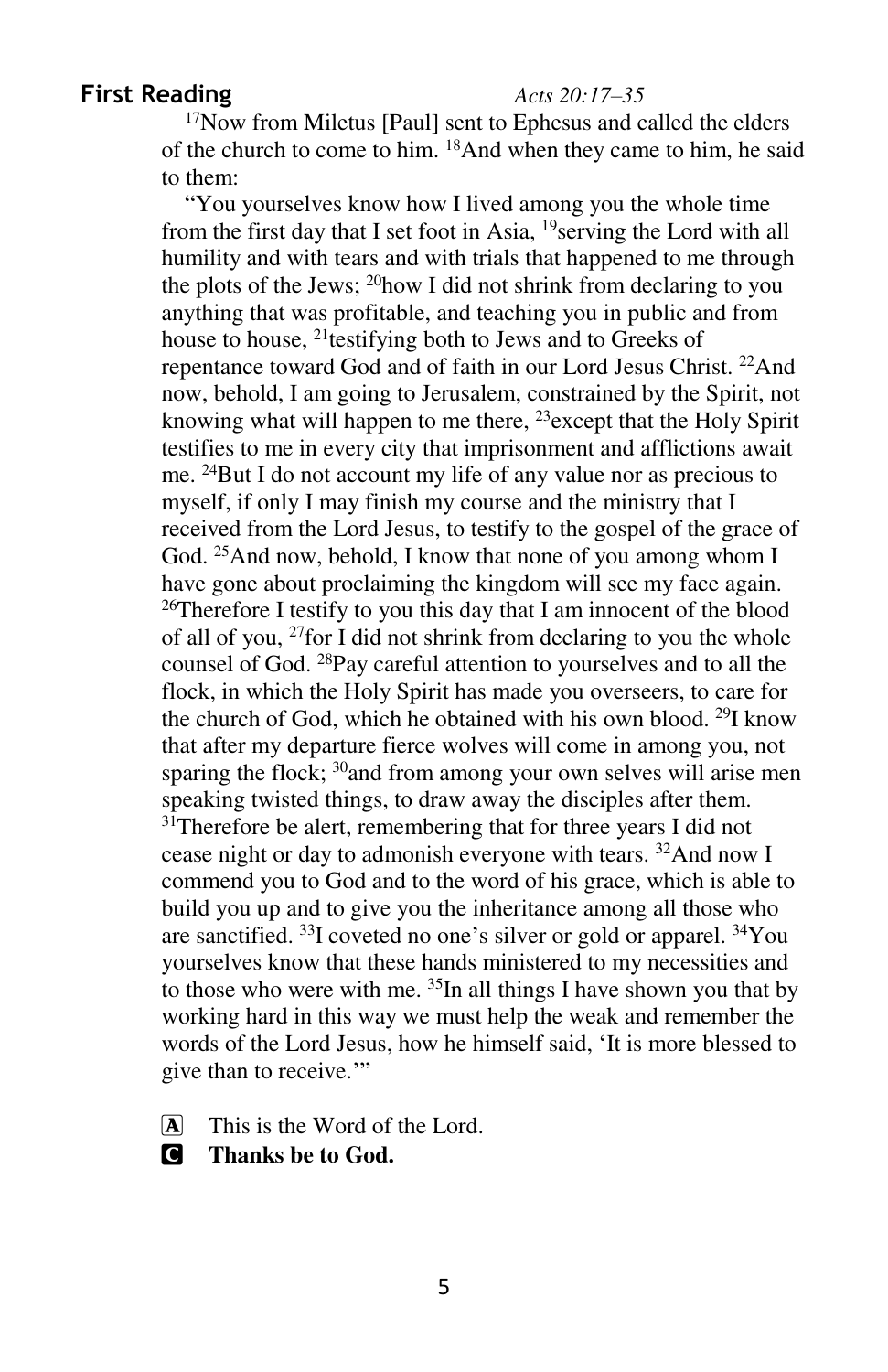#### **Epistle** *Revelation 7:9–17*

<sup>9</sup>After this I looked, and behold, a great multitude that no one could number, from every nation, from all tribes and peoples and languages, standing before the throne and before the Lamb, clothed in white robes, with palm branches in their hands,  $^{10}$  and crying out with a loud voice, "Salvation belongs to our God who sits on the throne, and to the Lamb!" <sup>11</sup>And all the angels were standing around the throne and around the elders and the four living creatures, and they fell on their faces before the throne and worshiped God, <sup>12</sup>saying, "Amen! Blessing and glory and wisdom and thanksgiving and honor and power and might be to our God forever and ever! Amen."

<sup>13</sup>Then one of the elders addressed me, saying, "Who are these, clothed in white robes, and from where have they come?" <sup>14</sup>I said to him, "Sir, you know." And he said to me, "These are the ones coming out of the great tribulation. They have washed their robes and made them white in the blood of the Lamb.

<sup>15"</sup>Therefore they are before the throne of God,

and serve him day and night in his temple;

and he who sits on the throne will shelter them with his presence.

 $16$ They shall hunger no more, neither thirst anymore;

the sun shall not strike them,

nor any scorching heat.

 $17$ For the Lamb in the midst of the throne will be their shepherd,

and he will guide them to springs of living water, and God will wipe away every tear from their eyes."

A This is the Word of the Lord.



C **Thanks be to God.** 

*Stand*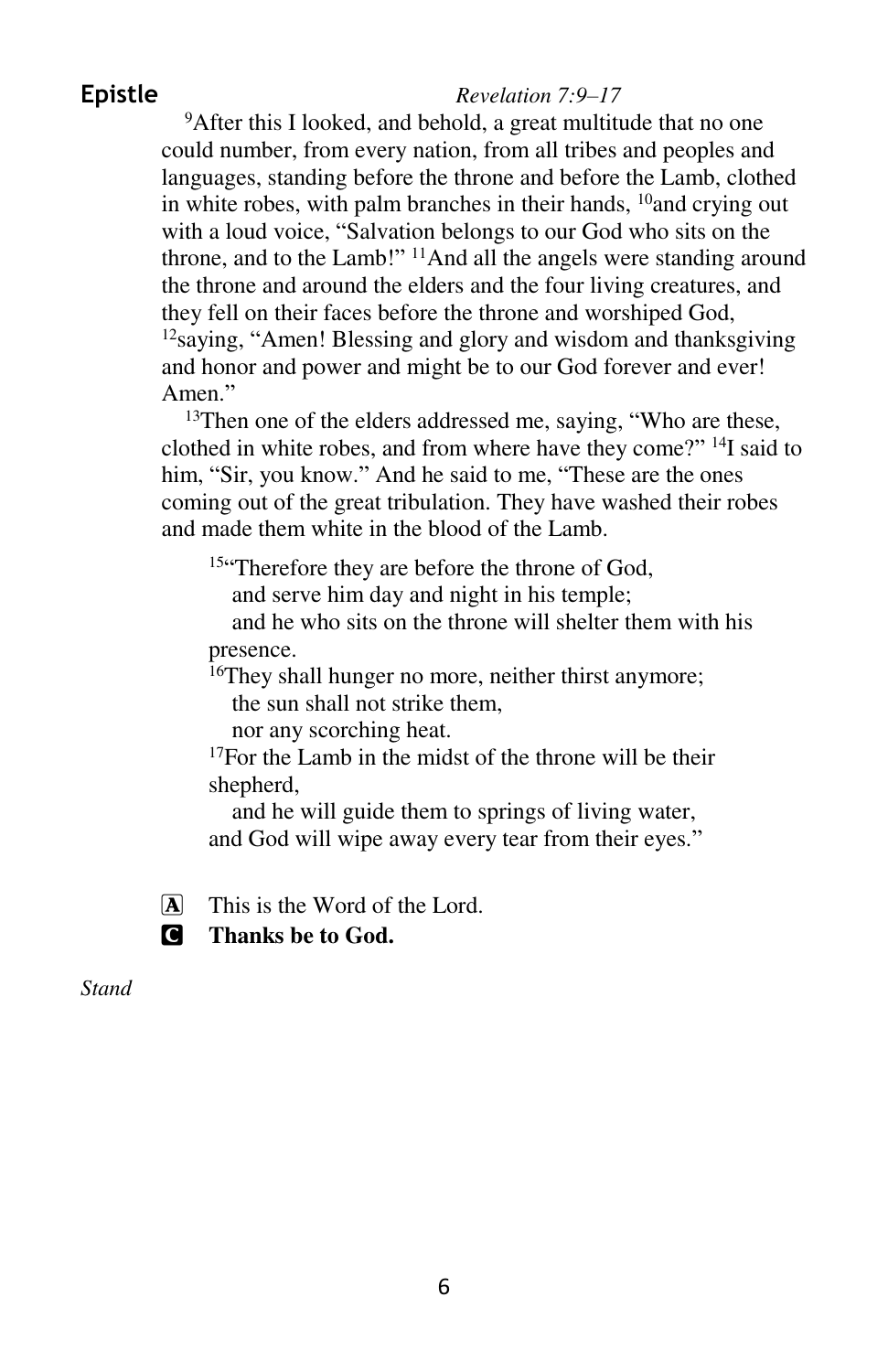

**Holy Gospel**

**P** The Holy Gospel according to St. John, the tenth chapter.



 $^{22}$ At that time the Feast of Dedication took place at Jerusalem. It was winter, <sup>23</sup> and Jesus was walking in the temple, in the colonnade of Solomon. <sup>24</sup>So the Jews gathered around him and said to him, "How long will you keep us in suspense? If you are the Christ, tell us plainly." <sup>25</sup>Jesus answered them, "I told you, and you do not believe. The works that I do in my Father's name bear witness about me, <sup>26</sup>but you do not believe because you are not part of my flock.  $27$ My sheep hear my voice, and I know them, and they follow me. <sup>28</sup>I give them eternal life, and they will never perish, and no one will snatch them out of my hand.  $^{29}My$  Father, who has given them to me, is greater than all, and no one is able to snatch them out of the Father's hand. <sup>30</sup>I and the Father are one."

P This is the Gospel of the Lord.



### **Nicene Creed**

C **I believe in one God, the Father Almighty, maker of heaven and earth and of all things visible and invisible.** 

> **And in one Lord Jesus Christ, the only-begotten Son of God, begotten of His Father before all worlds, God of God, Light of Light, very God of very God,**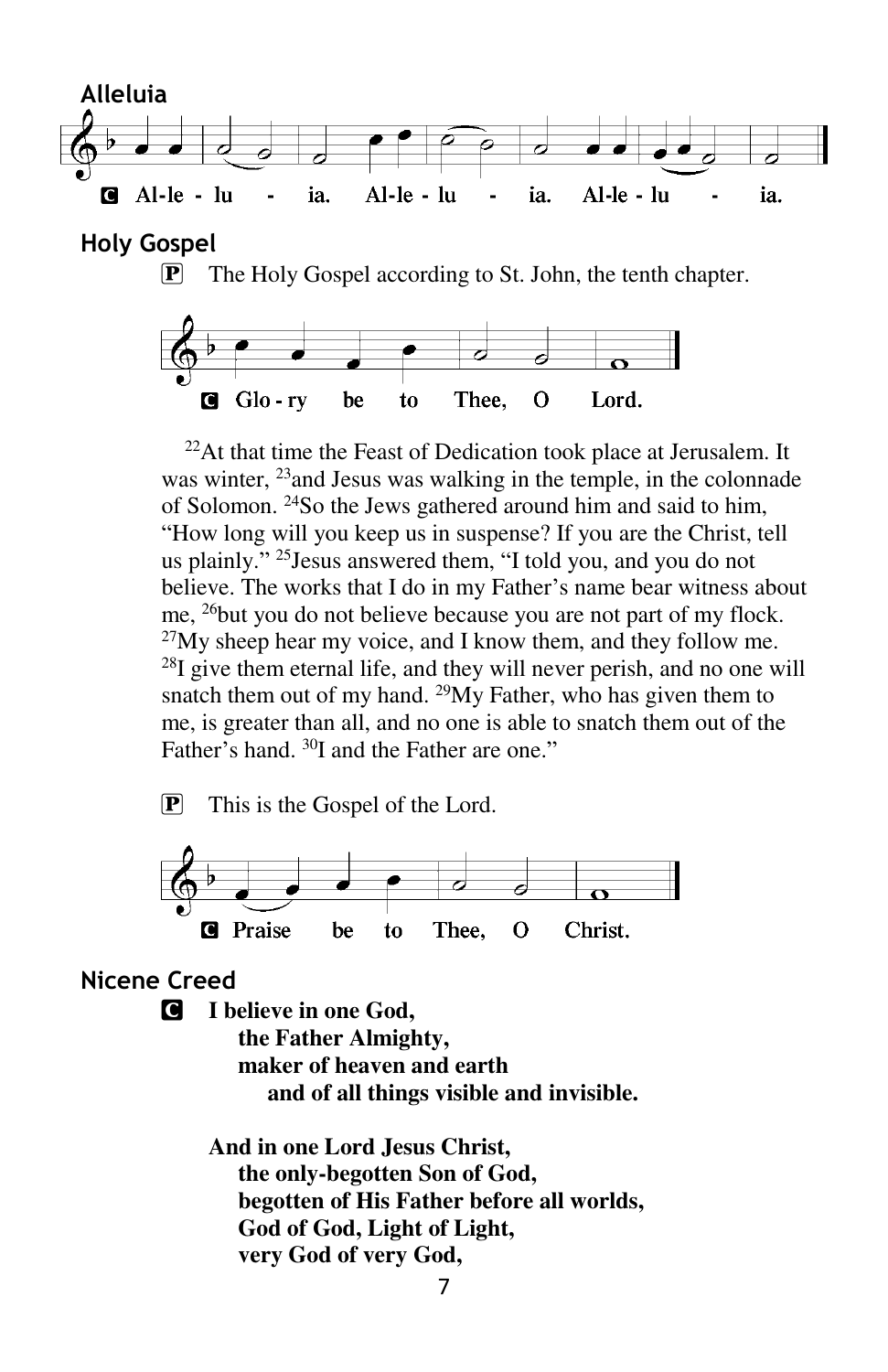**begotten, not made, being of one substance with the Father, by whom all things were made; who for us men and for our salvation came down from heaven and was incarnate by the Holy Spirit of the virgin Mary and was made man; and was crucified also for us under Pontius Pilate. He suffered and was buried. And the third day He rose again according to the Scriptures and ascended into heaven and sits at the right hand of the Father. And He will come again with glory to judge both the living and the dead, whose kingdom will have no end. And I believe in the Holy Spirit, the Lord and giver of life, who proceeds from the Father and the Son, who with the Father and the Son together is worshiped and glorified, who spoke by the prophets. And I believe in one holy Christian and apostolic Church, I acknowledge one Baptism for the remission of sins, and I look for the resurrection of the dead** 

*Sit* 

### **How Wide the Love of Christ**

and the life  $\div$  of the world to come. Amen.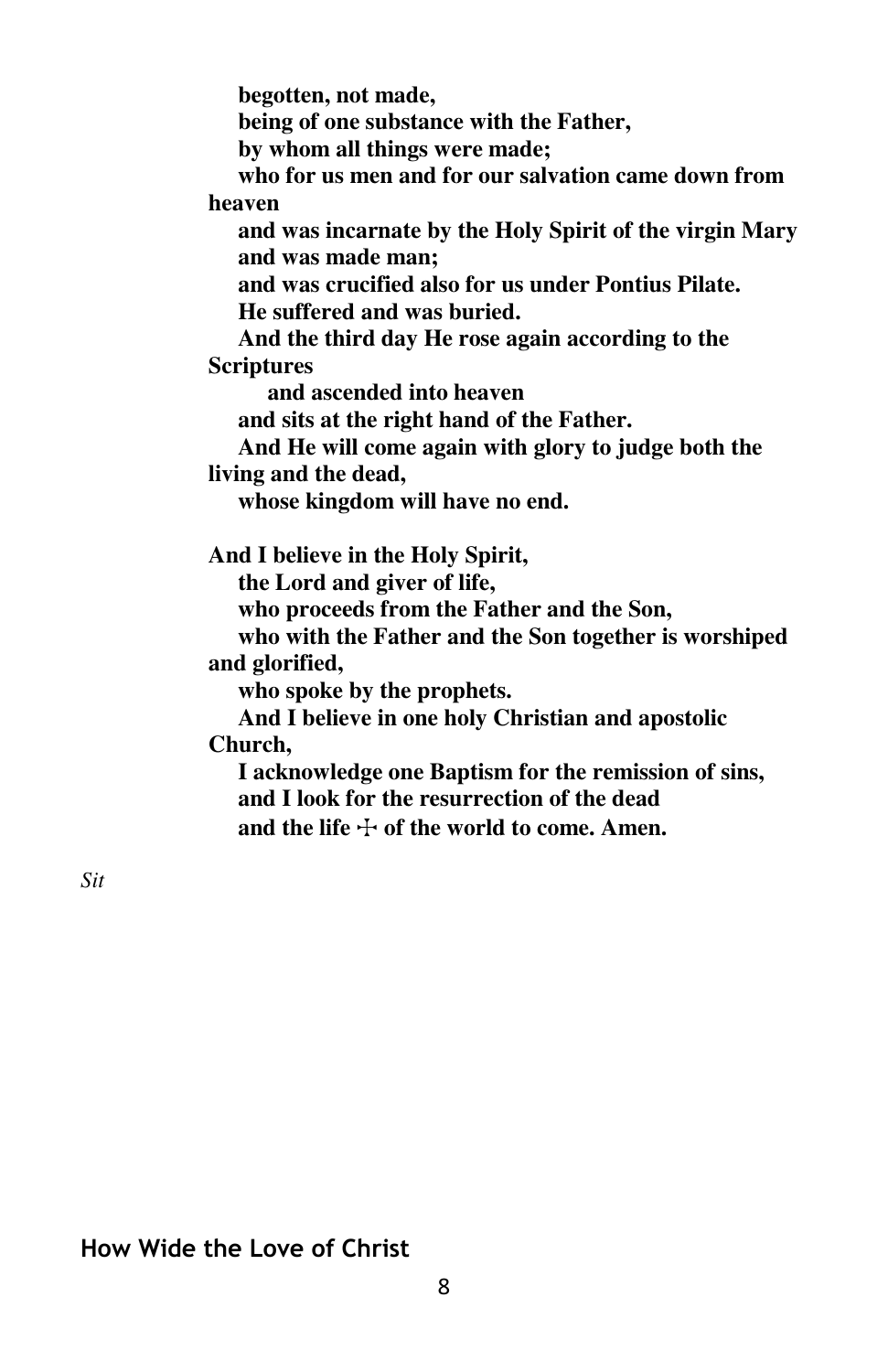

Tune: Johann M. Spiess, 1715–72

Text: © 1997 GIA Publications, Inc. Used by permission: LSB Hymn License no. 110000854 Tune: Public domain

#### **Sermon**

### **Offering**

*Stand* 

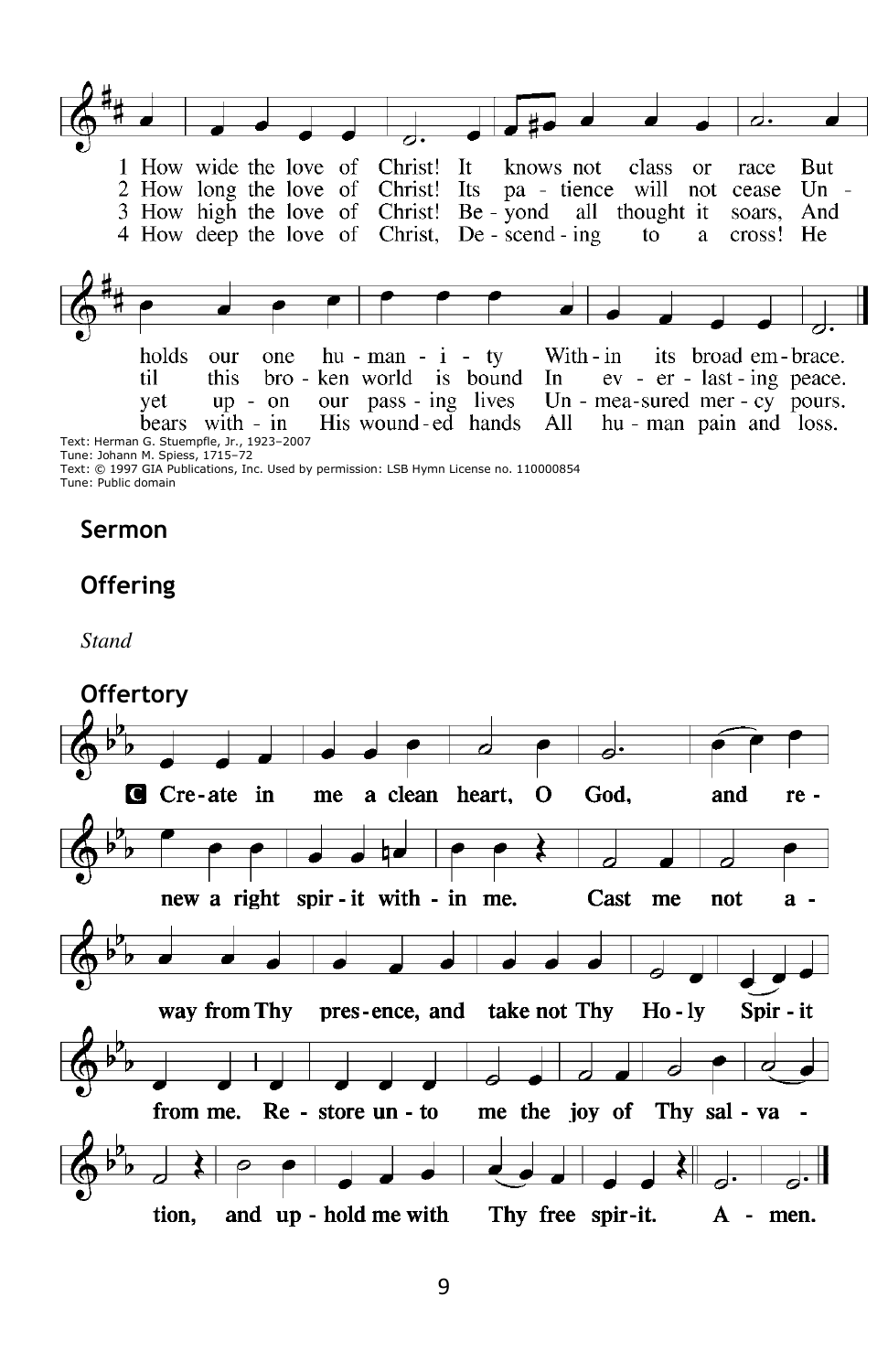# **Prayer of the Church**

Let us pray for the whole people of God in Christ Jesus and for all people according to their needs.

*After each portion of the prayers:* 

P Lord, in your mercy,



C **hear our prayer.** 

#### *The prayers conclude:*

- $\mathbb{P}$  Into your hands, O Lord, we commend all for whom we pray, trusting in your mercy; through your Son, Jesus Christ, our Lord.
- C **Amen**

# **Lord's Prayer**

- P Lord, remember us in Your kingdom and teach us to pray:
- C **Our Father who art in heaven,**

 **hallowed be Thy name, Thy kingdom come, Thy will be done on earth as it is in heaven; give us this day our daily bread; and forgive us our trespasses as we forgive those who trespass against us; and lead us not into temptation, but deliver us from evil. For Thine is the kingdom and the power and the glory forever and ever. Amen.** 

# **Benediction**